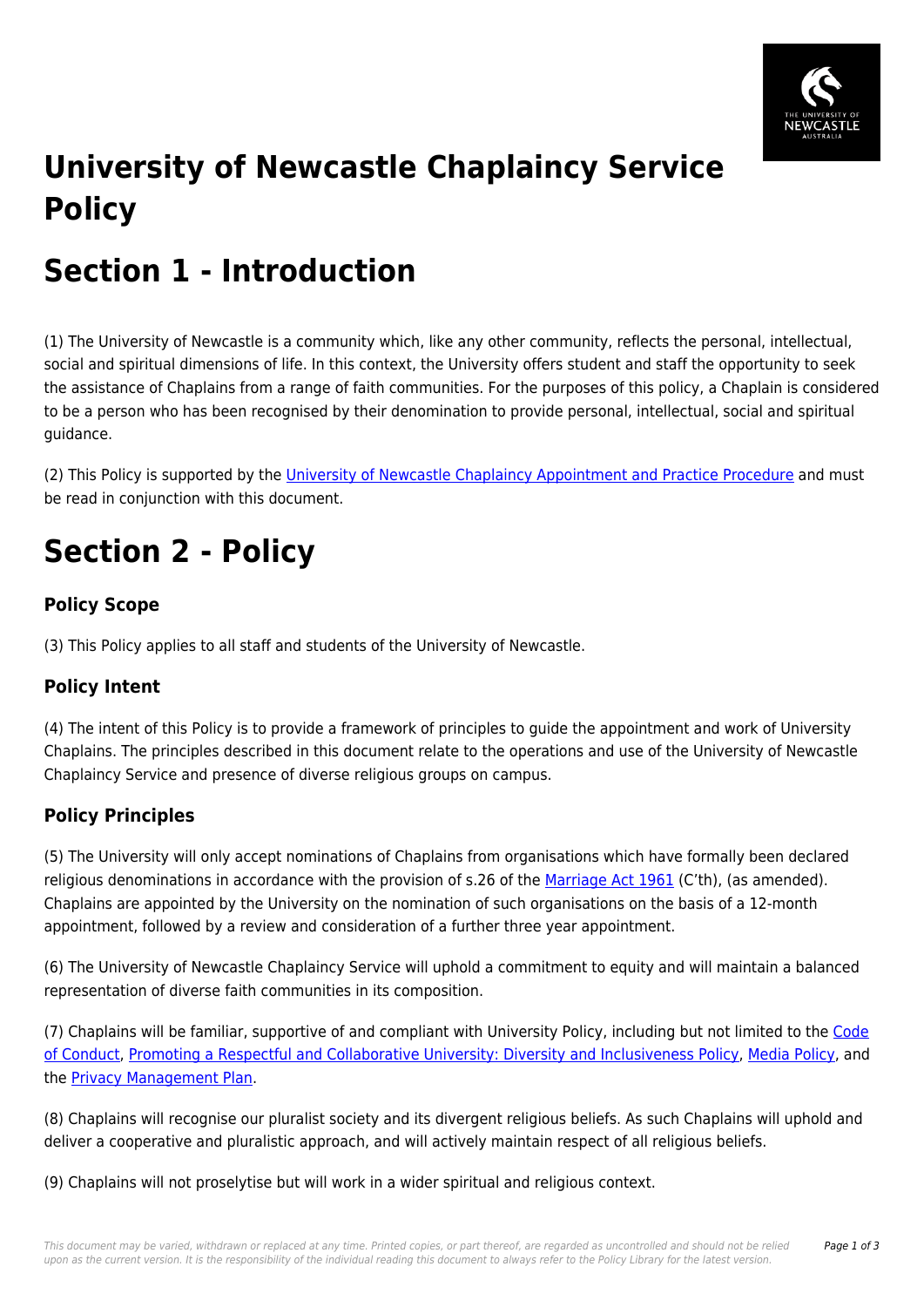(10) The University of Newcastle Chaplaincy Service and its Chaplains will be available to, and inclusive of, all people who seek their counsel, guidance and support, regardless of religious faith. Any Chaplain in the team may interact with students and staff in relation to their general pastoral or personal needs.

(11) Chaplains are a recognised unit within the University and will report to the University through the Coordinator via the Pro Vice-Chancellor Student Experience and Academic Registrar.

#### **Roles and Responsibilities**

(12) Please refer to Section 4 of [University Chaplaincy Appointment and Practice Procedure.](https://policies.newcastle.edu.au/document/view-current.php?id=16)